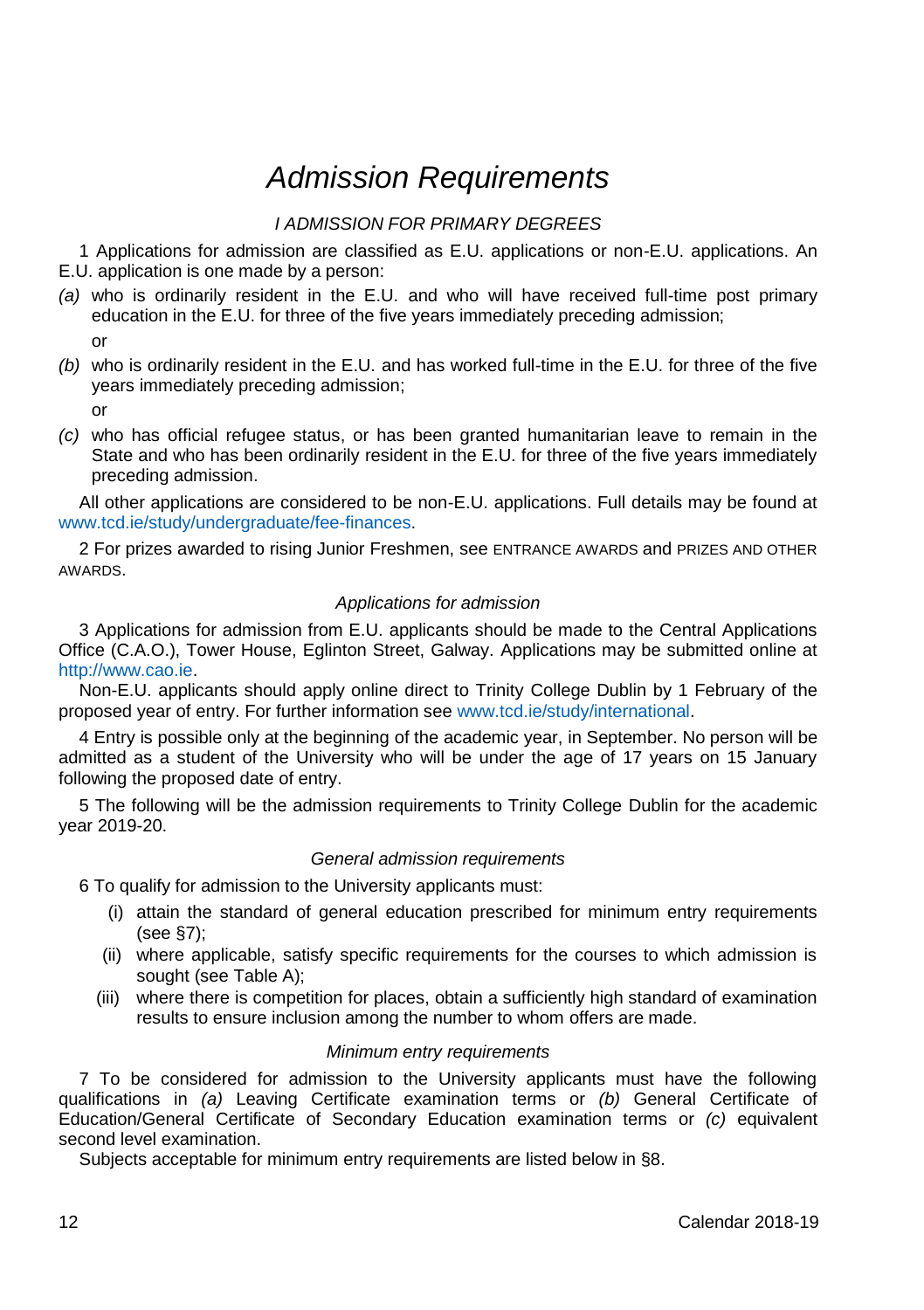- *(a) Leaving Certificate examination*
	- (i) A pass in English
	- (ii) A pass in mathematics and a pass in a language other than English or
		- A pass in Latin and a pass in a subject other than a language
	- (iii) A pass in three further subjects
	- (iv) Six subjects must be presented in all and three of these must be of a standard of at least grade 5 on higher Leaving Certificate papers or at least grade 5 in the University Matriculation examination.

A pass for requirements (i), (ii), and (iii) means grade O6/H7 or above on higher or ordinary papers in the Leaving Certificate, grade 7 or above in the University Matriculation examination.

Applicants may combine grades achieved in different sittings of their Leaving Certificate/ University Matriculation examinations for the purpose of satisfying the minimum entry requirements (with the exception of medicine).

Bonus points for higher level Mathematics: All students presenting H6 or above in higher level Mathematics will have 25 points added to their score for Mathematics. The bonus points will only be relevant where Mathematics is scored as one of a student's six best subjects for points purposes.

Leaving Certificate Vocational Programme Link Modules are accepted for points purposes **only** and are awarded the following points: distinction  $-66$ , merit  $-46$ , pass  $-28$ .

*(b) General Certificate of Education/General Certificate of Secondary Education examinations*

- (i) A pass in English language
- (ii) A pass in mathematics and a pass in a language other than English or
	- A pass in Latin and a pass in a subject other than a language
- (iii) A pass in three further subjects
- (iv) Six subjects must be presented in all and two of these must be of a standard of at least grade C on 'A' level papers.

A pass for requirements (i), (ii), and (iii) means grade C or above on G.C.S.E. or Advanced Subsidiary level papers.

Applicants may combine grades achieved in different sittings of General Certificate of Education/General Certificate of Secondary Education examinations for the purpose of satisfying the minimum entry requirements (with the exception of medicine).

'AS' level grades will not be accepted for the purpose of satisfying specific course requirements.

Bonus points for Mathematics: All students presenting grade E or above in one of 'A' level Mathematics, Further Mathematics or Pure Mathematics will have 25 points added to their score for that subject. The bonus points will only be relevant where that subject is scored as one of a student's four best subjects for points purposes.

#### *(c) Other school leaving qualifications*

Applicants who are presenting a second level qualification other than Leaving Certificate or Advanced G.C.E. ('A' level) should consult the Trinity College Dublin website [\(www.tcd.ie/study/country\)](http://www.tcd.ie/study/country) for details of the relevant minimum entry and course requirements.

# *Acceptable subjects*

8 All subjects of the Leaving Certificate examination are acceptable with the following exceptions: Irish at foundation level is not acceptable; mathematics at foundation level is acceptable for minimum entry requirement purposes only (excluding courses in the School of Nursing and Midwifery). In addition G.C.E./G.C.S.E. subjects set by recognised examination boards, including modular 'A' levels, are, in principle, acceptable for consideration with the following exceptions: physical education; general studies; media studies. Applied A level,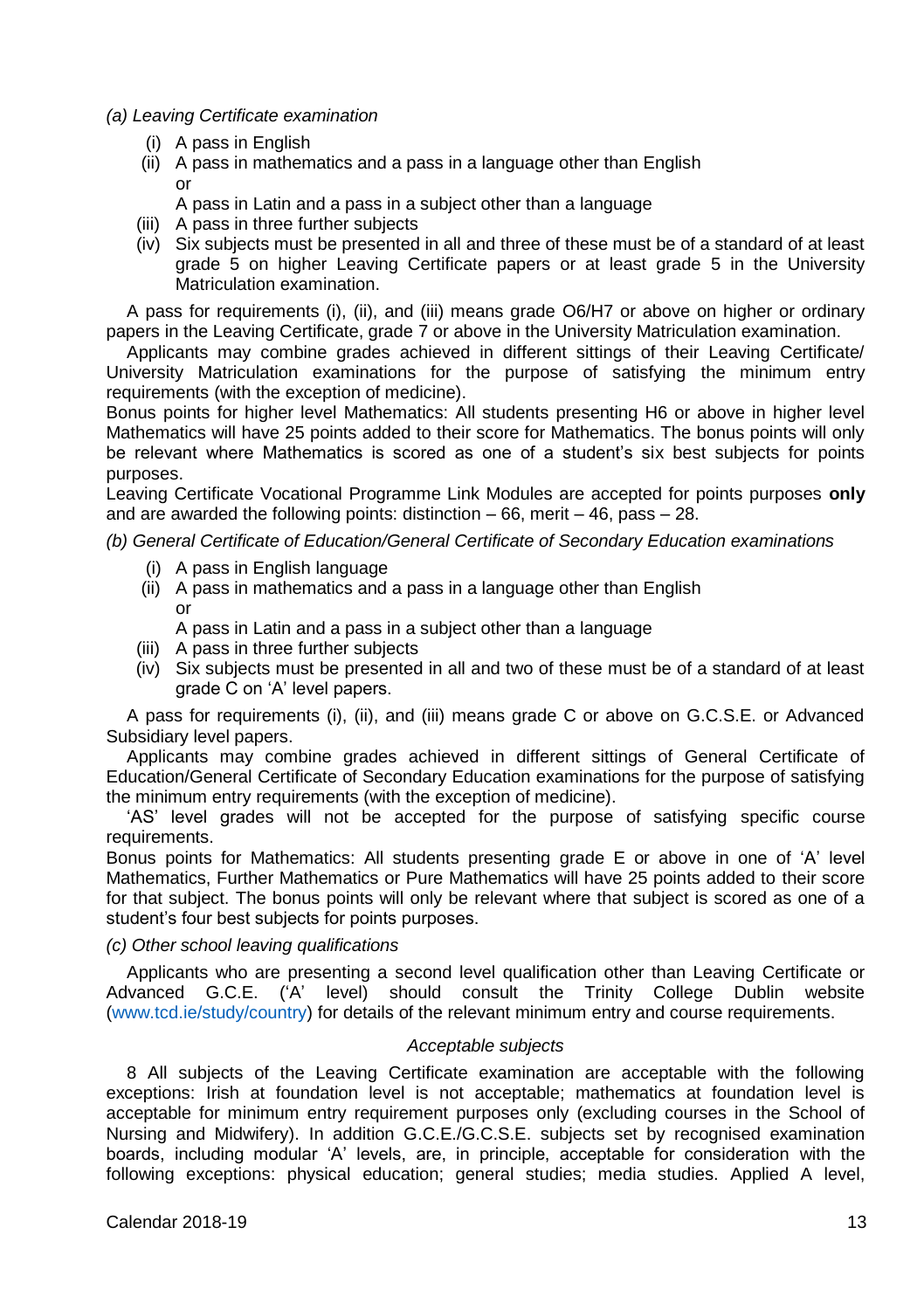Vocational Advanced Subsidiary, Vocational A level, National Vocational and Key Skills qualifications are not accepted for either minimum entry requirement or scoring purposes. Applicants who require advice about subject eligibility should contact th[e Academic Registry.](http://www.tcd.ie/academicregistry/contact/)

There are restrictions on subject combinations as follows:

Art may not be presented with history of art ('A' level)

Biology may not be presented with botany or zoology ('A' level)

Biology and agricultural science may both be used for scoring purposes but may not be presented as the two higher level subjects required for certain courses. In addition biology and agricultural science may not be presented as two of the six subjects required for minimum entry requirements (Leaving Certificate)

English literature may not be presented with English language ('A' level)

Environmental studies may not be presented with biology or geography ('A' level)

Physics/chemistry may not be presented with physics or chemistry (Leaving Certificate)

Science may not be presented with chemistry, physics or biology ('A' level)

Not more than one specialised endorsed programme in art may be presented ('A' level)

Art and music may not be offered as two of the three higher Leaving Certificate or as the two 'A'

level grades required for minimum entry requirements but both may be used for scoring purposes

# *Specific course requirements*

9 Admission to courses may require more specific, and sometimes higher, minimal qualifications than those prescribed for minimum entry requirements. Specific course requirements are set out in the following table.

#### 10 *Table A*

| Course |                                 | Specific requirements                                    |
|--------|---------------------------------|----------------------------------------------------------|
| code   | Name                            | (reference is to higher level grades)                    |
|        | Joint honors/modern language    |                                                          |
|        | Ancient history and             |                                                          |
|        | archaeology                     | none                                                     |
|        | Classical civilisation          | none                                                     |
|        | Classical languages             | H4 in Greek, Latin or in a language excluding<br>English |
|        | Drama studies                   | see note 10                                              |
|        | Economics                       | see note 1                                               |
|        | English literature              | H <sub>4</sub> in English                                |
|        | Film studies                    | none                                                     |
|        | Geography                       | none                                                     |
|        | History                         | none                                                     |
|        | History of art and architecture | none                                                     |
|        | Italian                         | H4 in Italian or H4 in a language excluding<br>English   |
|        | Middle Eastern, Jewish and      |                                                          |
|        | Islamic civilisations           | none                                                     |
|        | <b>Mathematics</b>              | H <sub>3</sub> in mathematics                            |
|        | Modern language                 | see note 20                                              |
|        | Music                           | see note 5                                               |
|        | Philosophy                      | none                                                     |
|        | Religion                        | none                                                     |
|        | Sociology                       | none                                                     |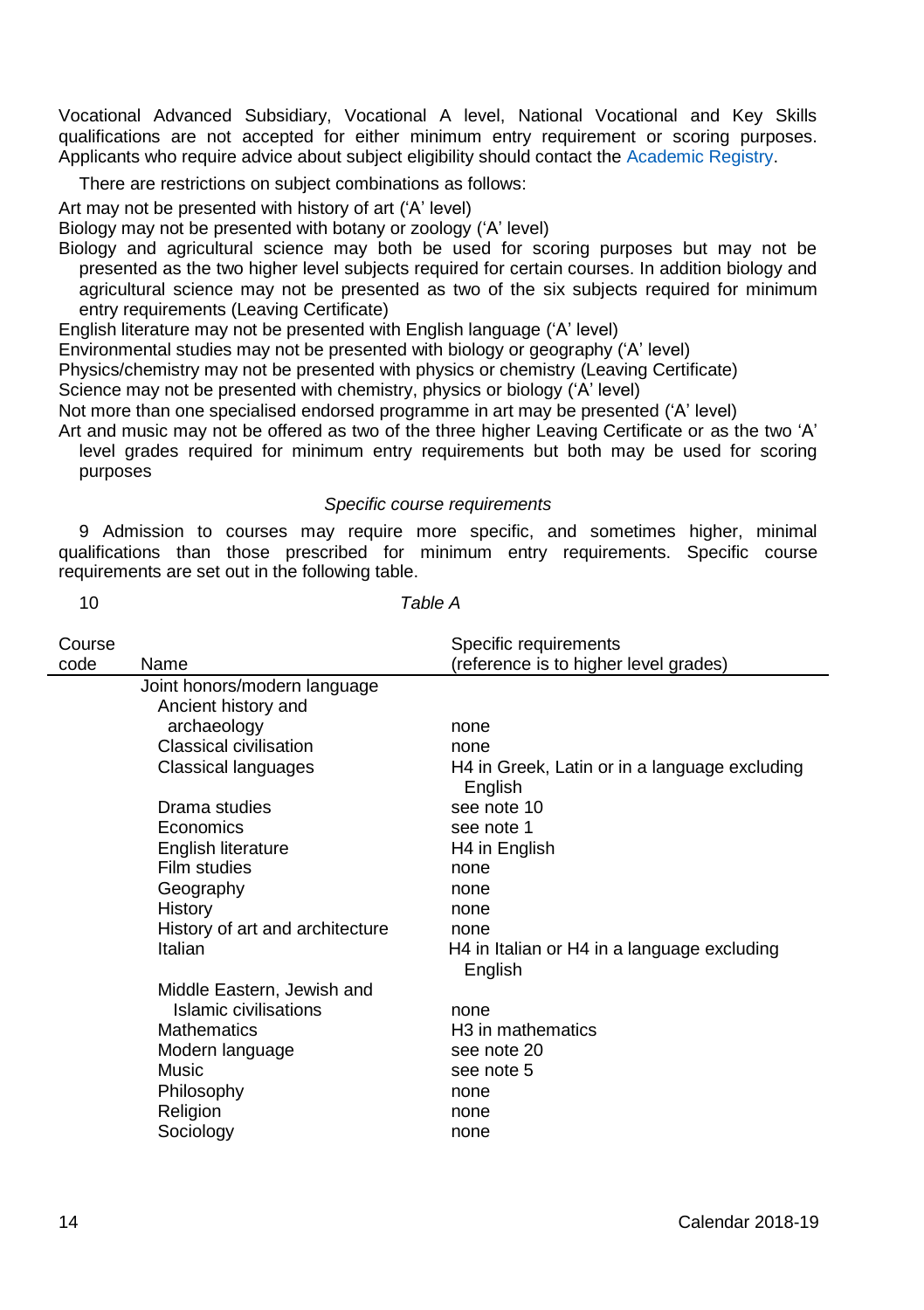| Course         |                                          | Specific requirements                        |
|----------------|------------------------------------------|----------------------------------------------|
| code           | Name                                     | (reference is to higher level grades)        |
| <b>TR002</b>   | Music                                    | see note 5                                   |
| TR003          | History                                  | none                                         |
| <b>TR004</b>   | Law                                      | none                                         |
| <b>TR005</b>   | Philosophy                               | none                                         |
| TR006          | Psychology                               | none                                         |
| <b>TR007</b>   | Clinical speech and language             |                                              |
|                | studies                                  | see note 4                                   |
| <b>TR009</b>   | Music education                          | see note 5                                   |
| TR012          | History and political science            | none                                         |
| <b>TR015</b>   | Philosophy, political science,           |                                              |
|                | economics and sociology                  | see note 1                                   |
| TR016          | Deaf studies                             | see note 16                                  |
| <b>TR017</b>   | Law and business                         | see note 1                                   |
| TR018          | Law and French                           | H <sub>3</sub> in French                     |
| TR019          | Law and German                           | H <sub>3</sub> in German                     |
| TR020          | Law and political science                | none                                         |
| TR021          | Classics, ancient history and            | H4 in Greek or Latin or a language excluding |
|                | archaeology                              | English                                      |
| TR022          | Early and modern Irish                   | H <sub>4</sub> in Irish                      |
| TR023          | English studies                          | H <sub>4</sub> in English                    |
| TR024          | European studies                         | see note 8                                   |
| <b>TR025</b>   | Drama and theatre studies                | see note 10                                  |
| <b>TR028</b>   | Ancient and medieval history and         |                                              |
|                | culture                                  | none                                         |
| TR029          | Political science and geography          | none                                         |
| TR031          | <b>Mathematics</b>                       | H <sub>3</sub> in mathematics                |
| TR032          | Engineering                              | H <sub>4</sub> in mathematics                |
| TR033          | Computer science                         | H <sub>4</sub> in mathematics                |
| TR034          | Management science and                   |                                              |
|                | information systems studies              | H <sub>4</sub> in mathematics                |
| <b>TR035</b>   | Theoretical physics                      | H3 in mathematics and H3 in physics          |
| <b>TR038</b>   | Engineering with management              | H <sub>4</sub> in mathematics                |
| TR039          | Computer science and language            | see note 18                                  |
| TR040          | Middle Eastern and European              |                                              |
|                | languages and culture                    | see note 19                                  |
| <b>TR041</b>   | Religion                                 | none                                         |
| TR051          | Medicine                                 | see notes 3A and 3B                          |
| TR052          | Dental science                           | see note 17                                  |
| TR053          | Physiotherapy                            | see notes 1 and 6                            |
| TR054          | Occupational therapy                     | see note 7                                   |
| TR055          | Radiation therapy                        | see note 11                                  |
| TR056          | Human health and disease                 | see note 14                                  |
| <b>TR060</b>   | Biological and biomedical sciences       | see notes 1 and 2                            |
| TR061          | <b>Chemical sciences</b>                 | see notes 1 and 2                            |
| TR062          | Geography and geoscience                 | see notes 1 and 2                            |
| TR063          | Physical sciences                        | see notes 1 and 2                            |
| TR072<br>TR080 | Pharmacy<br>Global business              | see notes 1 and 9<br>see note 1              |
| TR081          |                                          |                                              |
|                | Business, economic and social<br>studies | see note 1                                   |
|                |                                          |                                              |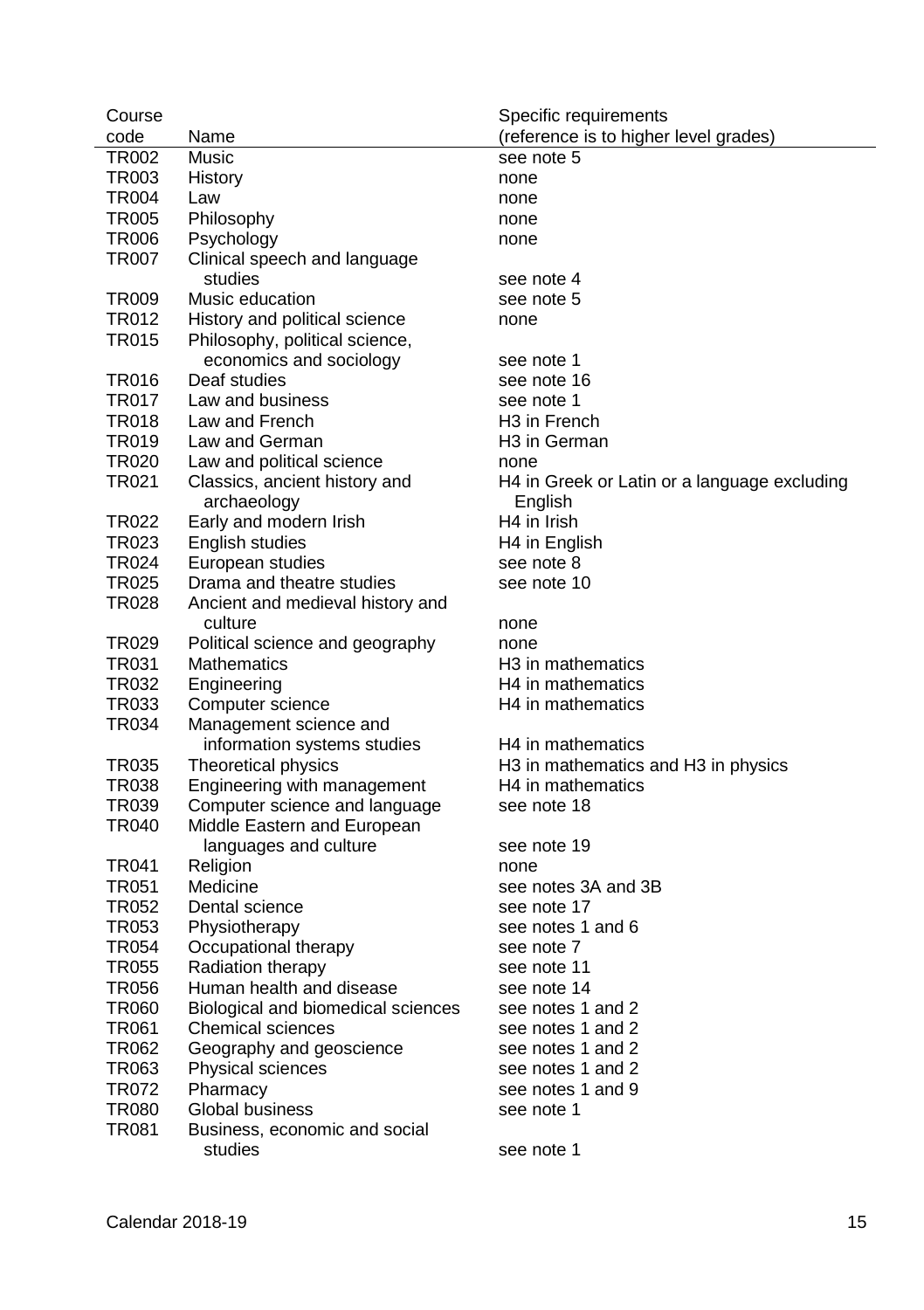| Course       |                                    | Specific requirements                                |
|--------------|------------------------------------|------------------------------------------------------|
| code         | Name                               | (reference is to higher level grades)                |
| TR082        | Computer science and business      | see note 15                                          |
| <b>TR083</b> | Sociology and social policy        | none                                                 |
| TR084        | Social studies (social work)       | none                                                 |
| <b>TR085</b> | Business studies and French        | H <sub>3</sub> in French and see note 1              |
| <b>TR086</b> | Business studies and German        | H <sub>3</sub> in German and see note 1              |
| TR087        | Business studies and Russian       | H4 in a language excluding English and see<br>note 1 |
| TR089        | <b>Business studies and Polish</b> | H4 in a language excluding English and see<br>note 1 |
| TR090        | Business studies and Spanish       | H3 in Spanish and see note 1                         |
| TR091        | General nursing                    | see note 12                                          |
| TR093        | General nursing - Adelaide School  |                                                      |
|              | of Nursing                         | see notes 12 and 13                                  |
| TR095        | Mental health nursing              | see note 12                                          |
| TR097        | Intellectual disability nursing    | see note 12                                          |
| TR911        | Integrated general and children's  |                                                      |
|              | nursing                            | see note 12                                          |
| TR913        | Midwifery                          | see note 12                                          |

# *Notes to table A*

- 1 A mathematics requirement of grade 4 on the ordinary or grade 6 on the higher Leaving Certificate paper or grade B at G.C.S.E. level.
- 2 Two higher level grade 4s (grade Cs at 'A' level) from the following subjects: physics, chemistry, biology, physics/chemistry, mathematics, geology, geography, applied mathematics, agricultural science. Physics/chemistry may not be presented with physics or chemistry. Agricultural science may not be presented with biology. Mathematics may not be presented with applied mathematics.
- 3A At least a higher level grade 3 and a higher level grade 4 in two of physics, chemistry, biology, physics/chemistry, agricultural science. Physics/chemistry may not be presented with physics or chemistry. Agricultural science may not be presented with biology. An applicant who does not have some qualification in physics must present mathematics at grade 4 on the ordinary Leaving Certificate paper, grade 6 on the higher Leaving Certificate paper, or grade B at G.C.S.E. level.
- 3B Applicants must achieve a minimum of 480 points and meet the minimum entry and specific course requirements in the same sitting of the Leaving Certificate. In addition students will be required to complete the required admissions test (HPAT-Ireland).
- 4 A mathematics requirement of grade 6 on the ordinary or higher Leaving Certificate paper or grade C at G.C.S.E. level. A grade 4 at higher level in one of English, French, German, Irish, Italian, Russian, Spanish **and** a grade 4 at higher level in one of applied mathematics, physics, chemistry, biology, physics/chemistry, mathematics, agricultural science. Applicants presenting advanced G.C.E. ('A' levels) are required to have a grade C in one of English, French, German, Irish, Italian, Russian, Spanish or physics, chemistry, biology, mathematics. Applicants presenting an 'A' level grade C from the group English, French, German, Irish, Italian, Russian, Spanish must also present at least grade B at G.C.S.E. level in one of the following: physics, chemistry, biology, mathematics. Applicants presenting an 'A' level grade C from the group physics, chemistry, biology, mathematics must also present at least grade B at G.C.S.E. level in one of the following: English, French, German, Irish, Italian, Russian, Spanish.
- 5 This is a restricted entry course, therefore application must be submitted to the C.A.O. by 1 February of the proposed year of entry. Applicants who indicate music or music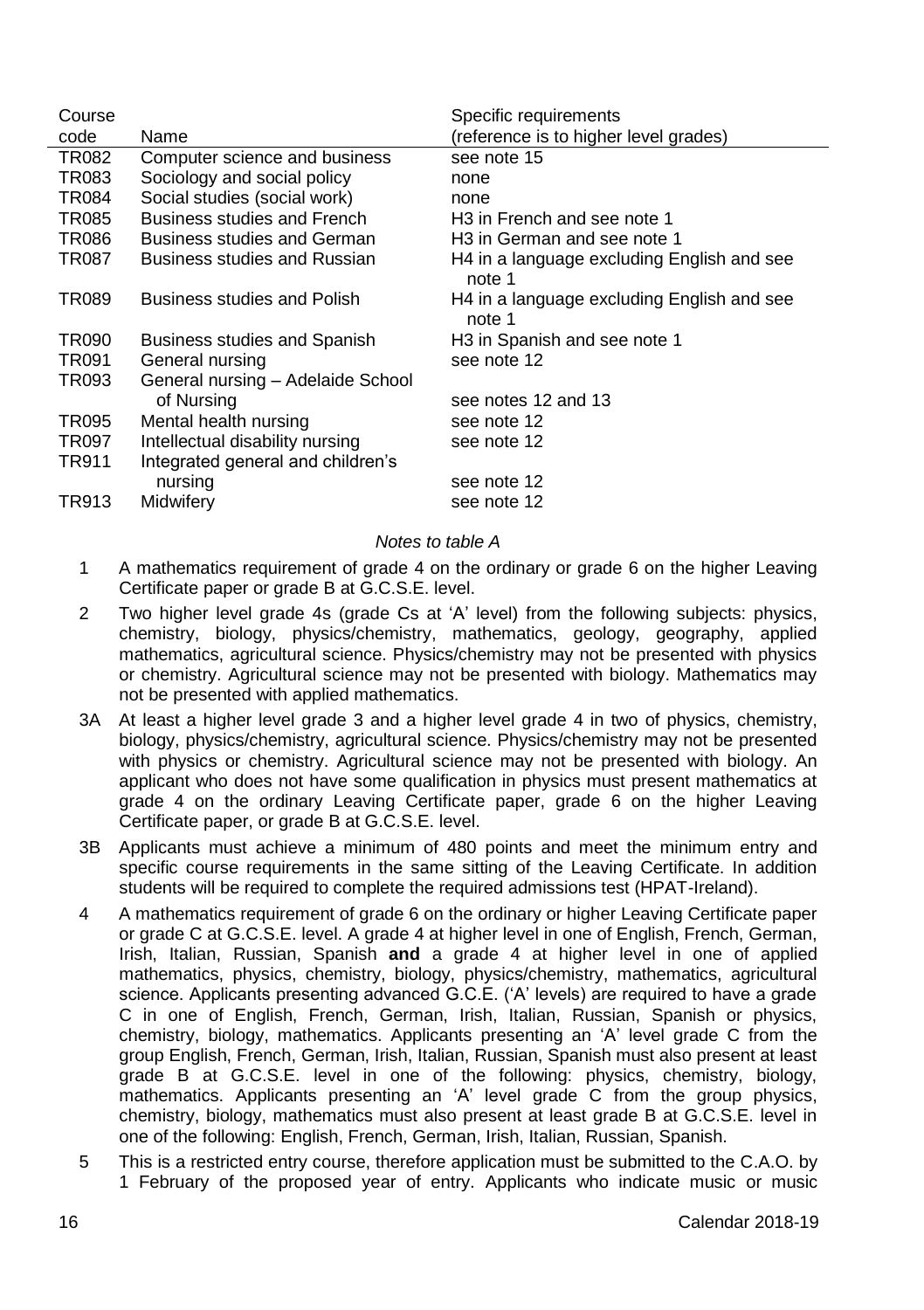education as a choice of subject will be called for an entrance test in late March/early April. This will include a simple harmony paper, an ear test, a paper on general musical knowledge and background, and a questionnaire (TR009 only). Some applicants will be called for interview (and in the case of TR009 applicants, further tests) in late April/early May when the final selections will be made.

- 6 Two higher level grade 4s (grade Cs at 'A' level) from the following subjects: physics, physics/chemistry, Physics/chemistry may not be presented with physics or chemistry. Agricultural science may not be presented with biology.
- 7 One higher level grade 4 (grade C at 'A' level) from the following subjects: physics, chemistry, biology, physics/chemistry, agricultural science.
- 8 Students entering this programme will study two languages from French, German, Italian, Polish, Russian and Spanish. Italian, Polish, Russian and Spanish are available from beginner level. No student may study more than one language as a beginner. Students accepted into this programme, subject to the above regulations, will normally have at least a higher level grade 4 in the Leaving Certificate or equivalent, in two of French, German, Italian, Polish, Russian, Spanish (H3 in the case of French and German, and H4 in the case of Spanish if non-beginner). Students who have only one language (other than English or Irish) may also be admitted, subject to the above regulations, if they achieve a higher level grade H3 in the language in the Leaving Certificate, or equivalent.
- 9 A higher level grade 5 in chemistry and a higher level grade 4 in one of physics, biology, mathematics, geology, geography, applied mathematics, agricultural science.
- 10 This is a restricted entry course, therefore, applications must be submitted to the C.A.O. by 1 February of the proposed year of entry. Applicants who indicate drama studies or drama and theatre studies as a choice of subject will be sent a questionnaire to complete in March. On the basis of the completed questionnaire some applicants will be called to attend a workshop and interview (during April/May) before final selections are made.
- 11 One higher level grade 4 (grade C at 'A' level) from the following subjects: physics, chemistry, biology, physics/chemistry.
- 12 A grade 6 on the ordinary or higher paper in mathematics and in one of biology, physics, chemistry, physics/chemistry or agricultural science. Applicants who have previously been unsuccessful (academic and/or placement) in any nursing or midwifery programme or have any issues which would affect their registration with An Bord Altranais will only be considered for re-entry to nursing or midwifery on a case-by-case appeal basis to the relevant programme board. Such applicants should make their case in writing to the Admissions Officer and include any relevant details of extenuating circumstances.
- 13 Applications must be submitted to the CAO by 1 February of the proposed year of entry. The Adelaide Hospital Society, which is a voluntary charitable organisation, nominates suitable applicants each year to the Adelaide School of Nursing. Applicants will be sent an additional application form in mid-March, to be returned to the Adelaide Hospital Society. On the basis of the completed application form, a list of eligible applicants will be selected. Places on this course will then be allocated on the basis of Leaving Certificate points/mature students' written assessment scores.
- 14 A higher level grade 4 in biology and a higher level grade 4 in one of chemistry, physics, physics/chemistry.
- 15 A higher level grade 4 or an ordinary level grade 2 in mathematics.
- 16 A higher level grade 4 in English and a grade 6 at ordinary or higher level in a language other than English.
- 17 A higher level grade 3 and a higher level grade 4 (grade B and grade C at 'A' level) in two of physics, chemistry, biology, physics/chemistry. Physics/chemistry may not be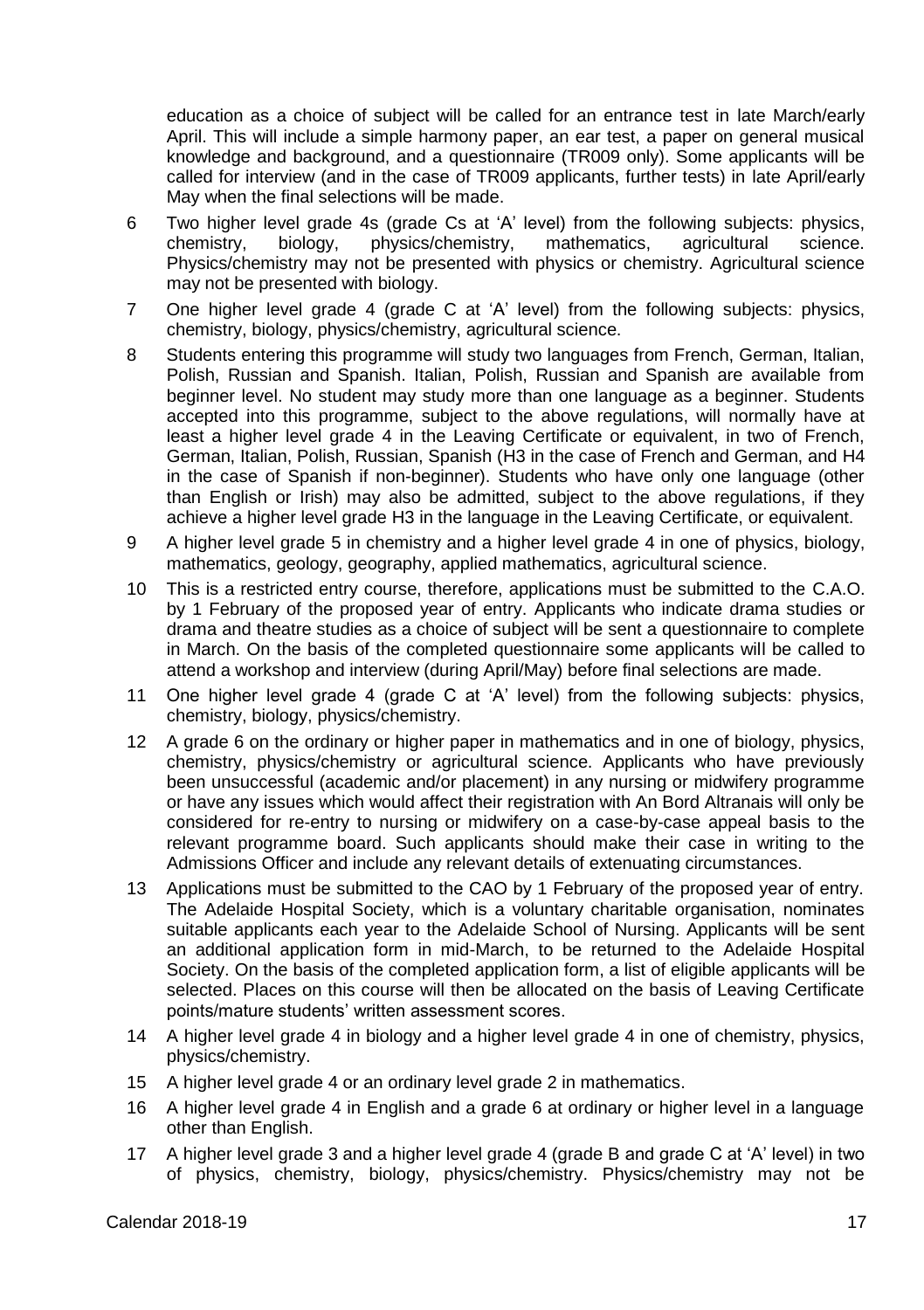presented with physics or chemistry. An applicant who does not have some qualification in physics must present mathematics at grade 5 on the ordinary Leaving Certificate paper, grade 6 on the higher Leaving Certificate paper, or grade B at G.C.S.E. level.

- 18 A higher level grade 4 in mathematics. Also, a grade 3 at higher level in French or German if selecting French or German, or level H3 in Irish. Grade C at 'A' level in French, German, and grade B at 'A' level in Irish if selecting Irish.
- 19 Applicants must present at least one European language other than English or Irish. A minimum of a higher level grade 3 in one of French, German, Greek, Italian, Latin, Polish, Russian, Spanish, Arabic, or Hebrew studies. Where a student is presenting two languages they must attain at least the following grades: a higher level grade 4 if presenting Greek, Italian, Polish, Russian, Spanish, Arabic, or Hebrew studies; a higher level grade 3 if presenting French or German. 'A' level students must present a grade B at 'A' level in one of the languages listed above or two grade Cs at 'A' level where two languages are being presented.
- 20 The languages available within modern language are French, German, Italian, modern Irish, Russian, and Spanish. Applicants wishing to study German, Italian, Russian, or Spanish must present a H4 in a language other than English. However, French and modern Irish are not available *ab initio*. To be eligible for French or modern Irish applicants must present a H4 in French or modern Irish.

# *Entrance standards*

11 Reaching the minimum standard, either as prescribed for minimum entry or in specific course requirements, does not guarantee admission to the University. Where there is competition for places on a given course, applicants who (i) have attained the minimum entry requirements and (ii) have fulfilled the specific requirements for the course in question, are ranked on the basis of their best six University Matriculation/Leaving Certificate subjects, their best three 'A' levels, with additional points awarded for a fourth 'A' level or for a fourth subject at AS level. An applicant's results from one sitting of the Leaving Certificate will be counted for scoring purposes. G.C.E. Advanced level subjects must be taken in one academic year and the AS subject in the same or the preceding year. Applicants may combine results from the Leaving Certificate and the University Matriculation examination of the same year.

12 Students are admitted on the basis of their being proficient in the English language. Details of acceptable qualifications are outlined in the undergraduate prospectus.

# *Garda/police vetting*

13 Students on courses with clinical or other professional placements will be required to undergo Garda or other police vetting procedures.

#### *Vaccination requirements*

14 Students entering clinical speech and language studies, dental science, dental hygiene, dental nursing, dental technology, medicine, midwifery, nursing, occupational therapy, physiotherapy, and social studies are required to satisfy vaccination and/or immunisation requirements.

# *Acceptance of places – E.U. applicants*

15 Students who accept an offer of a place in the College through the C.A.O. must comply in full with the instructions set out in the offer notice. The offer will lapse unless accepted within the specified time period. The right is reserved to cancel the offer despite any part performance of acceptance or payment. Students will be contacted by the [Academic Registry](https://www.tcd.ie/academicregistry/) with regard to payment of fees due. Students eligible for the Government's tuition fee remission scheme will be liable for the student contribution (€3,000 in 2018) (which may be paid in two instalments), the student Sports Centre charge of €120, the U.S.I. membership fee (optional) of €8, and a student space and centre levy (mandatory) (€30 for 2018-19). Students in receipt of local authority or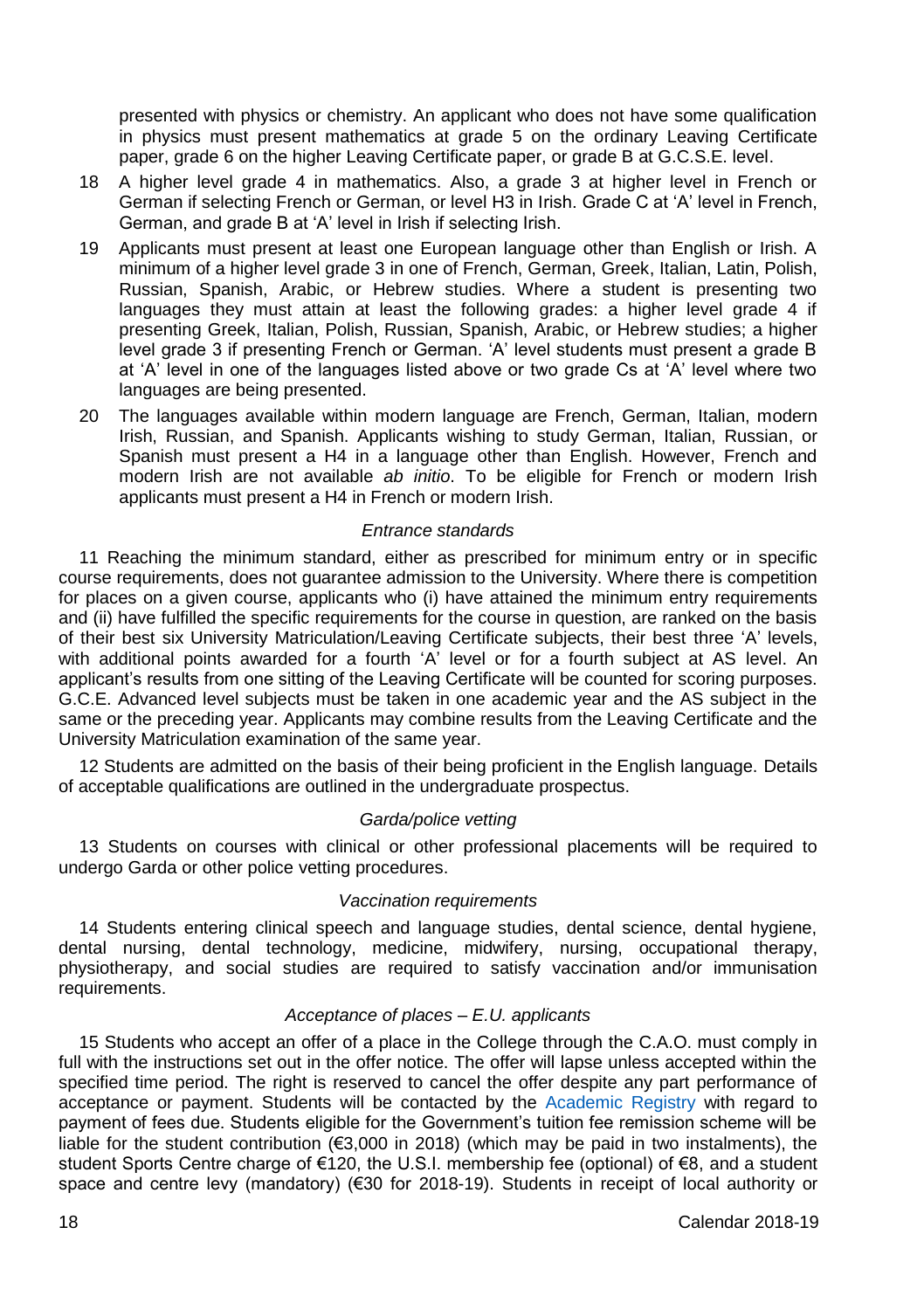SUSI grants will be liable for the student Sports Centre charge and the U.S.I. membership fee (optional) only. Students may be required to provide bank receipted evidence of payment of all relevant amounts. Registration cannot be completed until all outstanding charges (fees, accommodation and other payments due) have been paid. Students entering College for the first time, other than through the C.A.O. or as one-term students, must pay  $\epsilon$ 3,128<sup>1</sup> (deductible if they subsequently pay an annual fee) as soon as they receive an offer of a place.

Students not qualifying for a local authority or SUSI grant or the Government's tuition fee remission scheme will be billed for the balance of any fees due. Such fees must be paid prior to or during their allotted registration period. Students liable for a full annual fee (including student contribution), if E.U., may exercise the option of paying the balance of their fees in two instalments. Local authority or SUSI grant-holders will have the student contribution (€3,000 in 2018) paid on their behalf by the local authority or SUSI on completion of form GF1 (available through [my.tcd.ie\)](https://my.tcd.ie/urd/sits.urd/run/siw_lgn). All grant-holders must certify that the fees will be paid by a recognised grant authority. If for any reason the relevant authority does not pay the annual tuition fees or the student contribution in the case of local authority or SUSI grant-holders the student will become liable for the fees due and these should be paid within thirty days.

In cases where students are admitted after the beginning of the academic year no reduction of fees will be granted.

Where a student advises the College before 12 September that the place offered is not being taken up the fee of €3,128 will be refunded subject to a deduction of €212 (no refunds will be made after 12 September).

See also COLLEGE CHARGES, section II.

## *Acceptance of places – non-E.U. applicants*

16 Students who wish to accept an offer of a place in the College will be required to return an acceptance fee to secure their place. Details of the due date and method of payment will be included in the offer letter.

#### *Deferred entry*

17 Students seeking admission to full-time undergraduate courses may apply to defer entry to College for one year. The procedure for E.U. students applying for deferred entry is as follows:

On receipt of a C.A.O. offer notice:

- (i) Do not accept the offer in the manner shown on the offer notice.
- (ii) Write immediately to the [Academic Registry,](https://www.tcd.ie/academicregistry/) setting out the reason(s) for the request.
- (iii) The letter must arrive in the Academic Registry at least two days before the 'reply date' shown on the offer notice.
- (iv) The Academic Registry will communicate the decision to the applicant.

In order to take up the deferred place, the applicant, must re-apply through the C.A.O. by 1 February of the succeeding year, placing the deferred course as the first and only choice.

Non-E.U. students applying for deferred entry should contact the [Academic Registry](https://www.tcd.ie/academicregistry/) in writing prior to the deadline for acceptance of their offer.

#### *Bachelor in Dental Technology*

18 Application for admission to the three-year Bachelor in Dental Technology degree (TR803) from E.U. applicants should be made to the Central Applications Office (C.A.O.), Tower House, Eglinton Street, Galway by 1 February. Applications may be submitted online at [http://www.](http://www.cao.ie/)  [cao.ie.](http://www.cao.ie/)

Applicants are required to present a pass in English, mathematics and in four other subjects, one of which must be physics, chemistry, biology, agricultural science or physics/chemistry. Of the six subjects presented two must be of a standard of at least grade 4 on ordinary Leaving

j

<sup>1</sup>This payment includes the student Sports Centre charge of  $E$ 120 and the U.S.I. membership fee (optional) of €8.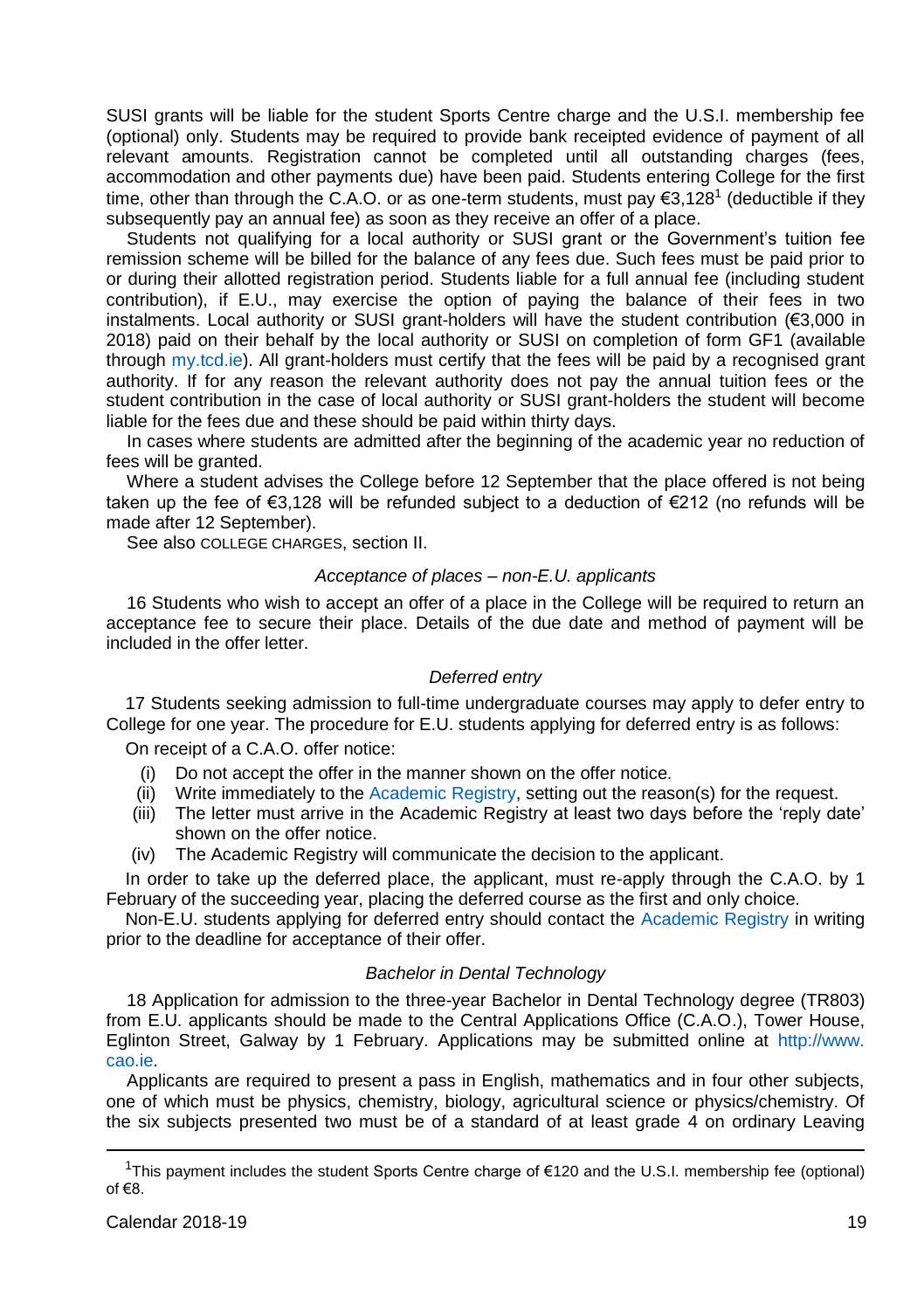Certificate papers. The remaining four subjects must be presented to a standard of at least grade 6 on ordinary Leaving Certificate papers.

Applications may be considered from mature applicants who do not satisfy the academic entry requirements but can demonstrate appropriate experience relevant to the course.

## *II ADMISSION FOR DIPLOMAS AND OTHER PURPOSES*

# ONE-YEAR AND PART-YEAR STUDENTS

1 Visiting undergraduate and postgraduate students, whether applying for one year, or one term, must apply directly to Trinity College Dublin and not to the Central Applications Office. See [http://www.tcd.ie](http://www.tcd.ie/) for further information.

2 Visiting students can attend for a full academic year, or for one term only, in either the Michaelmas or Hilary term. For the fees payable by one-year and one-term students, see COLLEGE CHARGES.

3 Admission for one year, or one term, cannot be considered for dental science or medicine.

#### *Admission for one year*

4 Entry is at the beginning of the academic year, in September. Completed application forms must be submitted by 15 April of the year of proposed entry. Further information on the application procedures can be found a[t http://www.tcd.ie/study.](http://www.tcd.ie/study)

Applications must be supported by a letter of recommendation from a senior official of the university to which the applicants belong, and by an official statement of their academic record. Approved candidates are assigned to a tutor and are required to attend lectures and take examinations, if available, on the same conditions as full-time students.

5 Students must communicate details of their course of study to the [Academic Registry](https://www.tcd.ie/academicregistry/) for approval within the first two weeks of the teaching term. Students who fail to do this are likely to have difficulties in obtaining full credit at the end of the year. Any proposed change in their course of study during the year must be approved by the Academic Registry, as advised by the relevant heads of school or department.

6 Students initially admitted to the University to take a one-year course may apply to the Senior Lecturer for permission to study in the College for a longer period up to and including the taking of a degree. See §13 below for further details.

#### *Admission for one term*

7 Applications are accepted from students of other universities, or other sufficiently qualified students, for admission for one term. Completed applications must be submitted by 15 April for entry in September. Applications for admission in January must be submitted by 15 October. Further information on the application procedures can be found at [http://www.tcd.ie/study.](http://www.tcd.ie/study)

Approved candidates are entitled to attend lectures on the same conditions as full-time students. Where examinations are not available for students attending in the Michaelmas term only, alternative means of assessment will be organised. Students attending in the Hilary term are required to take examinations and/or other assessments during the Trinity term. Trinity term is not a teaching term – it is for revision and examination.

# *Admission for specific courses*

8 The Senior Lecturer may also admit suitably qualified applicants to attend specific courses of lectures.

9 For the fees payable, see COLLEGE CHARGES.

# APPLICATION FOR ADMISSION TO DIPLOMA COURSES

10 Applications for admission to the Diploma in the History of European Painting should be submitted to Trinity College Dublin by 30 June. Further information on the application procedures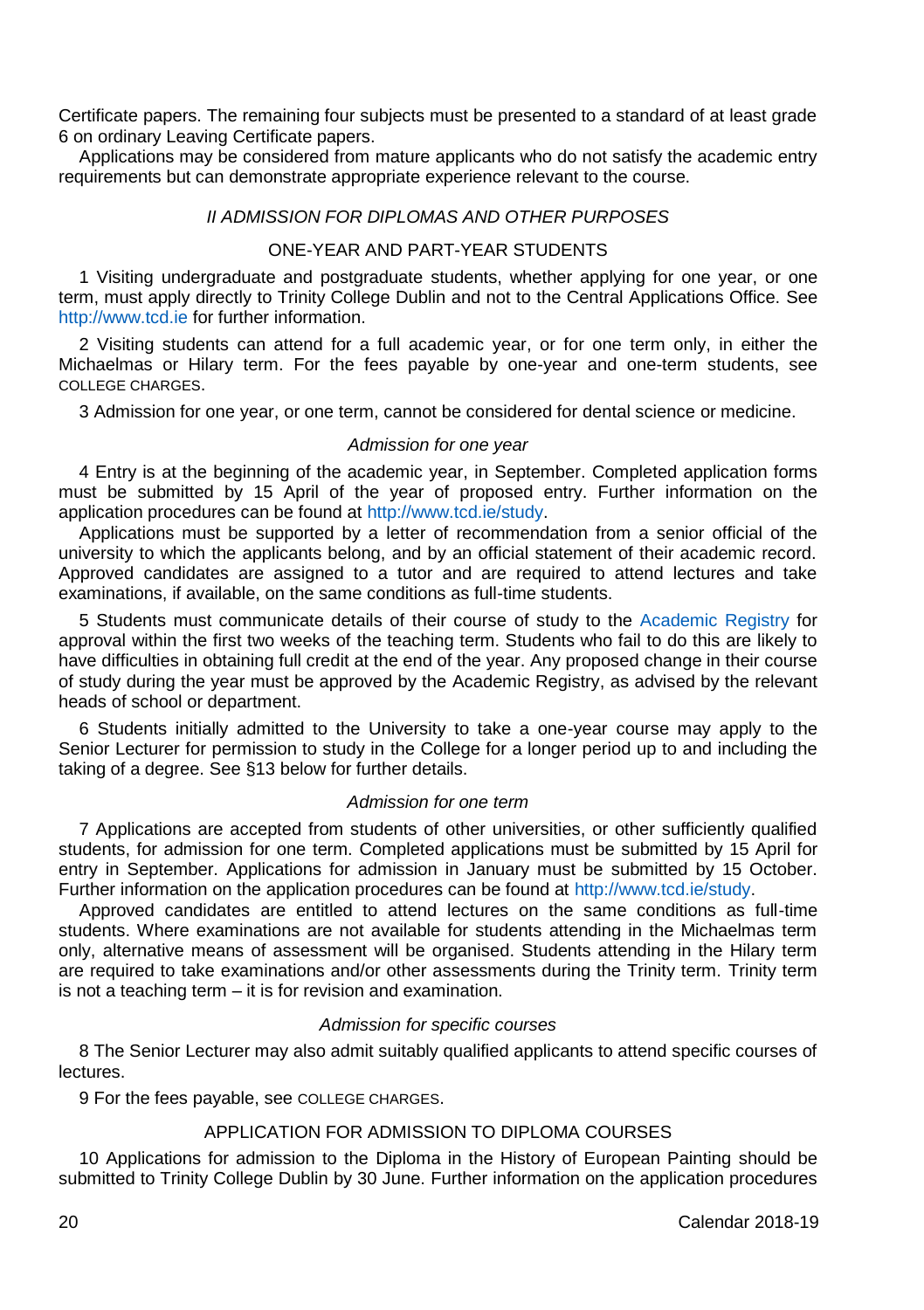can be found a[t http://www.tcd.ie/study.](http://www.tcd.ie/study)

11 Applications for admission from E.U. applicants to the following diploma courses should be made to the Central Applications Office (C.A.O.), Tower House, Eglinton Street, Galway: Diploma in Dental Hygiene; Diploma in Dental Nursing. Note: The closing date for applications to Dental Hygiene is 1 February. Applications can be submitted online at [http://www.cao.ie.](http://www.cao.ie/)

#### *Table B*

| Course       |                           |                      |
|--------------|---------------------------|----------------------|
| code         | Name                      | Special requirements |
| <b>TR801</b> | Diploma in Dental Nursing | see notes A and C    |
| <b>TR802</b> | Diploma in Dental Hygiene | see notes B and C    |

#### *Notes to table B*

- A A pass in English, mathematics and in four other subjects, one of which must be physics, chemistry, biology, agricultural science or physics/chemistry. Of the six subjects presented two must be of a standard of at least grade 4 on ordinary Leaving Certificate papers. The remaining four subjects must be presented to a standard of at least grade 6 on ordinary Leaving Certificate papers.
- B A pass in English, mathematics and in four other subjects, one of which must be physics, chemistry, biology, agricultural science or physics/chemistry. Of the six subjects presented two must be of a standard of at least grade 4 on higher Leaving Certificate papers. The remaining four subjects must be presented to a standard of at least grade 6 on ordinary Leaving Certificate papers.
- C Applications may be considered from mature applicants who do not satisfy the academic entry requirements but can demonstrate appropriate experience relevant to the course.

# ADMISSION OF STUDENTS WITH CREDIT FOR COURSES KEPT AT OTHER UNIVERSITIES AND COLLEGES

12 Students seeking admission with credit from other universities and colleges are subject to the regular admissions procedure. Further information on the application procedures can be found a[t http://www.tcd.ie/study.](http://www.tcd.ie/study) 

Such students may be allowed credit for so much of the undergraduate course as the Senior Lecturer may determine, but in any case a student must complete the modules and exercises of at least two academic years in the College. In granting admission to such students the Senior Lecturer, in consultation with the appropriate dean and/or head(s) of school(s) or department(s), may impose tests to establish the competence of the students in the course they propose to abridge.

13 In addition to §12, above, one-year students who wish to complete a degree in the University must have completed at least two years of relevant study at a recognised college or university. Such students may only be admitted to the final year of a degree course if they have successfully completed the course work and examinations prescribed for, or directly equivalent to, the penultimate year of the course during their time as a one-year student in the University. One-year students who have taken course work in the University, which does not correspond to the work of the penultimate year of their chosen course, may be admitted to the penultimate or to a preceding year of the full undergraduate course as appropriate and proceed normally from that point, provided that places are available.

14 Students granted admission with credit pay the fee for the class which they join.

# ADMISSION FOR HIGHER DEGREES

15 See PART III OF THE CALENDAR — GRADUATE STUDIES AND HIGHER DEGREES.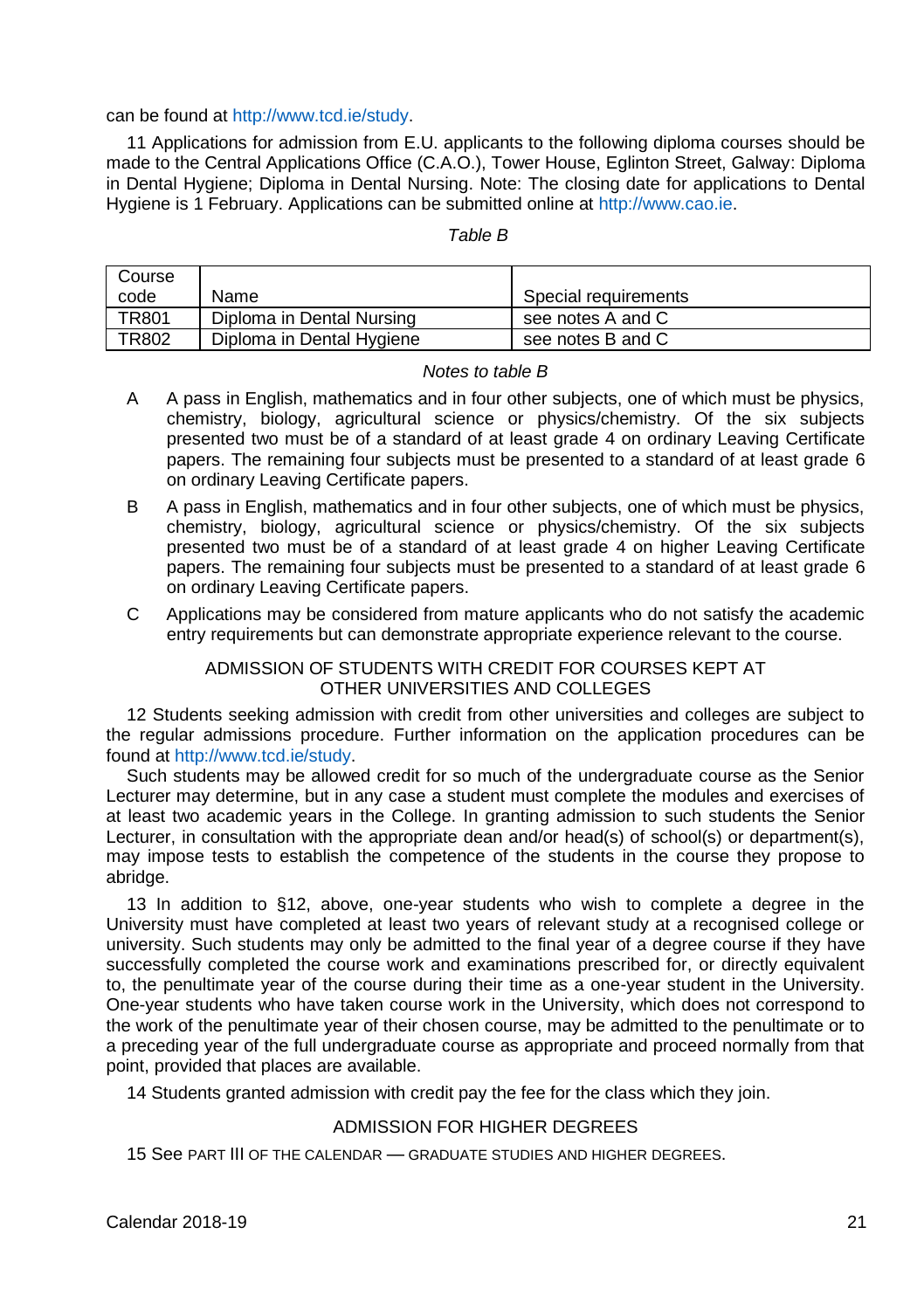## RE-ADMISSION

16 E.U. Junior Freshman students who withdraw from College before 1 February (having been admitted the previous September) must re-apply through the C.A.O. for admission in a subsequent year. Non-E.U. Junior Freshman students withdrawing before 1 February must reapply through the [Academic Registry.](https://www.tcd.ie/academicregistry/) E.U. or non-E.U. students who withdraw from College after 1 February may apply for re-admission through the [Academic Registry](https://www.tcd.ie/academicregistry/) by 1 August of the proposed year of entry.

17 Students who have been permitted to go off the books may return to College in accordance with GENERAL REGULATIONS AND INFORMATION, section II, §§76-80.

18 Students who are off the books without permission may be re-admitted to the College only at the discretion of the Senior Lecturer. They pay a replacement fee of €358 and the Junior Dean must certify that they are in good standing in respect of the general regulations for students. In cases of ill-health the replacement fee may be waived by the Senior Lecturer, but students will be required to produce a satisfactory certificate from a nominated medical referee. A special application form for re-admission must be obtained from the [Academic Registry,](https://www.tcd.ie/academicregistry/) Trinity College.

19 Students who have completed a course of study or who have been off the books for a number of years may be re-admitted to College subject to the student satisfying the general admission requirements.

# MATURE STUDENTS

20 At the discretion of the Senior Lecturer, E.U. applicants who will be twenty-three years on 1 January of the year of admission may be admitted as mature students without having the normal minimum entry qualifications. Intending applicants must submit a supplementary application to Trinity College Dublin not later than 1 February 2019. All candidates of twenty-three years or over, who are applying solely on the grounds of mature age and not on the basis of Leaving Certificate points, must complete this application process to be eligible for consideration. When completing this application form to Trinity College applicants are advised to give a relatively full statement of their education experience, work experience and general interests. Interviews, where required for the applicants' chosen subjects, will be arranged by the Academic Registry. Owing to the high demand for places in certain areas not all applicants may be called for interview. In addition applicants may be required to satisfy other assessment criteria. Additional information for mature students should be obtained from the [Academic Registry.](https://www.tcd.ie/academicregistry/) Applicants must also make a submission through the C.A.O. by 1 February 2019.

## STUDENTS WITH DISABILITIES

21 Trinity College Dublin has an agreed policy on students with disabilities, and as far as possible will assist students with disabilities to complete their chosen course of study within the College. In some cases the entry requirements may be varied to assist students with disabilities to gain admission. For further information see [http://www.tcd.ie/disability/prospective/.](http://www.tcd.ie/disability/prospective/)

## *III TRINITY ACCESS PROGRAMMES (TAP)*

1 Trinity College is strongly committed to ensuring a significant increase in participation at third level of those whose social, economic and educational experiences have prevented them from realising their full educational potential.

The College has established a number of [Trinity Access Programmes](https://www.tcd.ie/Trinity_Access/) (commonly known as TAP) including the primary and second level programmes, pre-university courses for young adults and mature students, in Trinity College and in partnership with CDETB Colleges.

# *The Foundation Courses for Higher Education – Mature Students*

2 Established in 1997, this one-year course prepares mature students (E.U. applicants who are over twenty-three years of age on 1 January of the year of application) for entry to undergraduate studies at Trinity College and other third level institutions. Up to twenty-five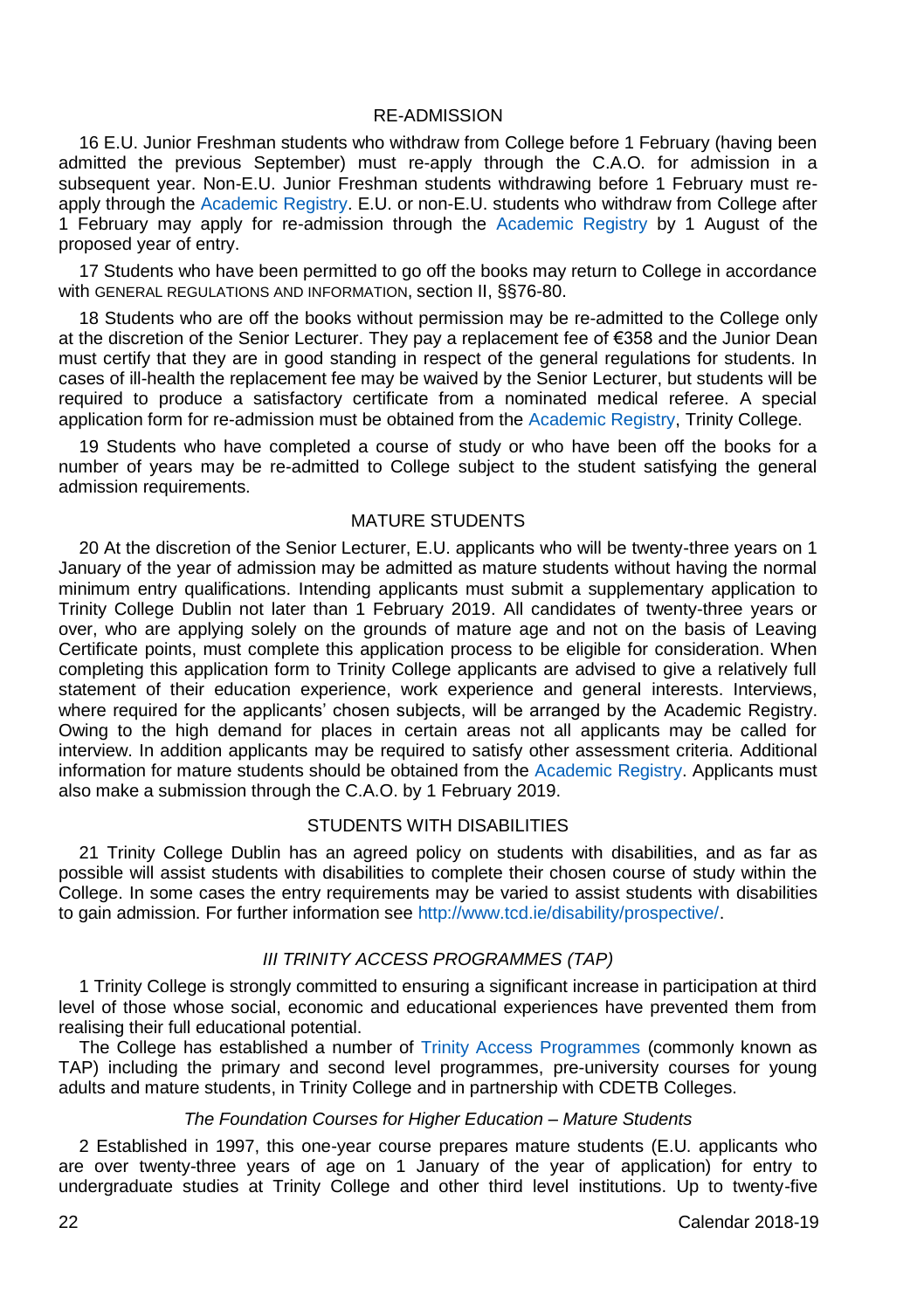students are admitted each year. There are no standard educational entry requirements but evidence of a particular interest in education and strong motivation is essential. Pre-university courses for mature students are also available in partnership with TAP through CDETB Pearse College, Crumlin and Plunket College, Whitehall. Up to twenty-five students are admitted to each of these two courses per year.

# *The Foundation Courses for Higher Education* – *Young Adults*

3 Established in 1999, this year-long course is open to Leaving Certificate students from TAP affiliated schools and schools affiliated to other higher education access programmes. Applicants should have taken the Leaving Certificate examination in the year of application or up to two years prior to that. Minimum entry requirements are a grade 6 in five subjects on ordinary level Leaving Certificate papers and a grade 5 in one subject on a higher level Leaving Certificate paper. Up to twenty-five students are admitted each year. A pre-university course for young adults is also available in partnership with TAP through CDETB Liberties College. Up to twentyfive students are admitted to this course per year.

# *The School and Community Outreach Links (SCOL)*

4 This programme involves developmental work with primary and second level schools most of which are part of the 'Delivering equality of opportunity in schools (DEIS)' scheme and with communities where there is a low progression rate to higher education. The activities are developed and delivered in partnership with Trinity academic staff, communities, schools, parents, pupils, other higher education institutions and relevant statutory bodies. The range of opportunities currently available include a mathematics and science scholars programme, summer schools, guidance workshops, student shadowing days and educational achievement awards. The activities now involve over 4,000 people each year.

#### *The Post-Entry Progression Programme (PEPP)*

5 The PEPP aims to ease the transition from second to third level for young adult students, and to help mature students adjust to a return to education. TAP, together with other College services, schools and departments, has developed a range of post-entry supports for students from non-traditional backgrounds. These supports have been developed in response to student and staff evaluations. Supports are divided into four main headings: academic supports, financial supports, personal supports, social supports and include facilities such as a Writing Resource Centre, a Learning Resource Centre (The Studio), end-of-term workshops, fund-raising activities, extra tuition, personal support and advice.

6 Information on all of the above TAP initiatives may be obtained from the secretary, Trinity Access Programmes, Goldsmith Hall, Trinity College, Dublin 2.

# *IV THE MATRICULATION EXAMINATION*

1 In a limited range of subjects a matriculation examination is held in Trinity College every year usually in April. A detailed timetable is sent to candidates a fortnight before the examination.

2 The subjects of the matriculation examination are biblical studies and geology. Candidates may take one or both subjects.

3 The examination is graded in terms equivalent to the grades used in the higher Leaving Certificate examination papers.

4 Intending candidates must complete and send to the [Academic Registry](https://www.tcd.ie/academicregistry/) a matriculation examination application form, and the non-returnable fee of €98, together with the completed feepayment form, not later than 1 March. It is the responsibility of applicants to ensure that the completed forms and fee payment reach the Academic Registry by the prescribed closing date. Late applications will not be accepted under any circumstances. All candidates are notified of their results by post.

5 One 3-hour paper is set in each subject.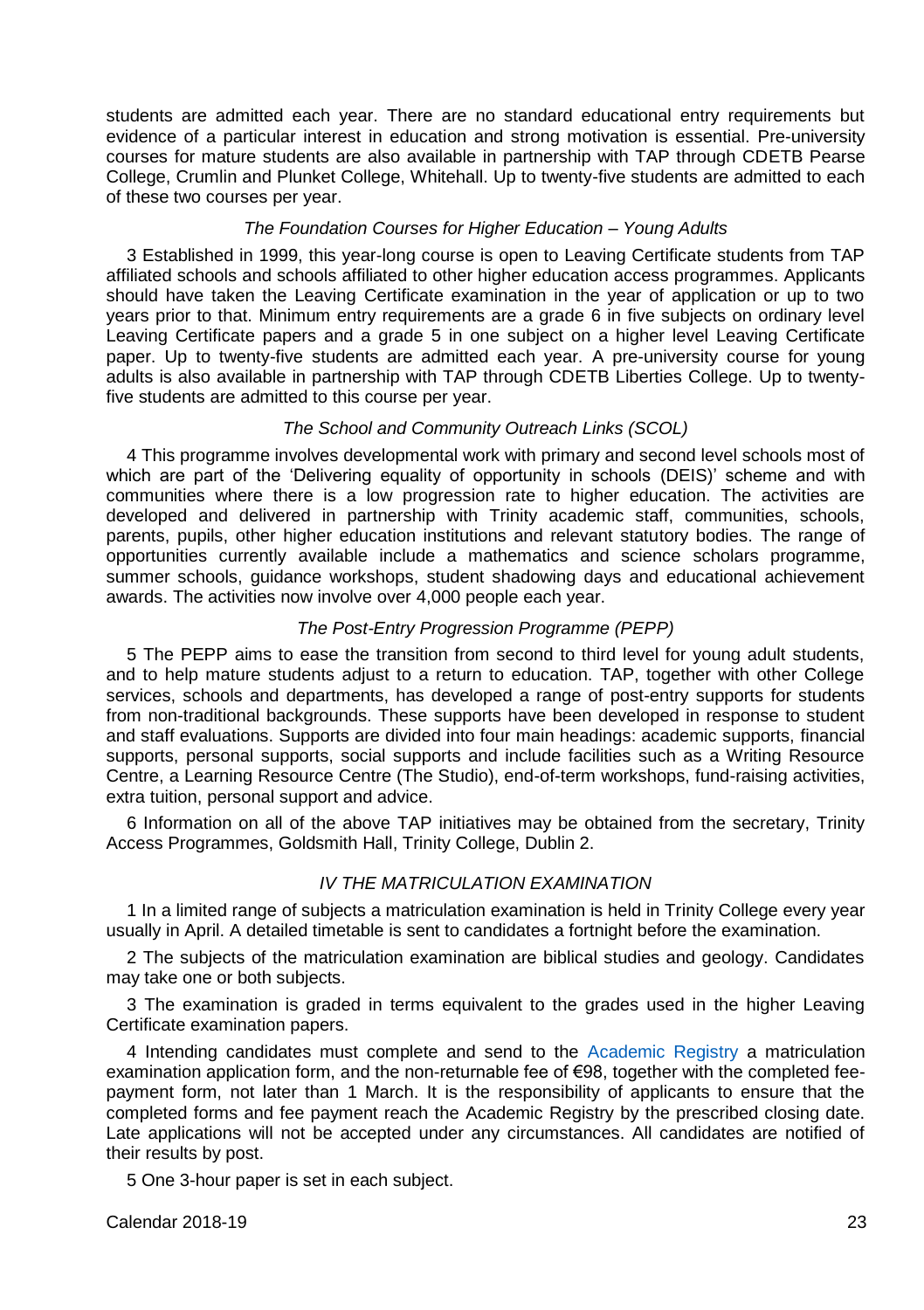## *Syllabus for April 2019 only*

# **Biblical studies**

The paper comprises two sections. Candidates should attempt both sections as outlined below.

SECTION A. OLD TESTAMENT

Either

 I The history of Israel up to and including the Babylonian exile. Particular attention should be given to the origins of Israel, the rise of the monarchy, the fall of Samaria and the impact of the exile.

or

- II Old Testament literature:
	- *(a)* Narrative: the Joseph story (*Genesis* 37-48)
	- *(b)* Poetry: the Book of Amos
	- *(c)* Wisdom: the Book of Job

#### SECTION B. NEW TESTAMENT

Either

 I The history of early Christianity in the first century. Particular attention should be given to the Jewish and Hellenistic environment, Jesus and his movement in Palestine and developments up to the destruction of the temple in 70 A.D.

or

- II Early Christian literature:
	- *(a)* Narrative: Acts of the Apostles
	- *(b)* Gospels: Mark's Gospel
	- *(c)* Letters: First Corinthians

The biblical text used will be the *Revised Standard Version*. Further information, past papers and suggested reading can be found on the department's website at [http://www.tcd.ie/](http://www.tcd.ie/Religions_Theology/)  [Religions\\_Theology/](http://www.tcd.ie/Religions_Theology/) or by contacting Jane Welch [\(jwelch@tcd.ie\)](mailto:jwelch@tcd.ie) or Anne Fitzpatrick [\(fitzpaa@tcd.ie\)](mailto:fitzpaa@tcd.ie).

#### **Geology**

The paper will offer a choice of about ten questions from which five must be answered. Candidates will be given credit for citing examples, where relevant, of geological features they have observed in the field. Credit will also be given for appropriate, clear illustrations.

#### GENERAL GEOLOGY

The concept of, and evidence for, the layered structure of the Earth. The theory of plate tectonics and its bearing on the origin of earthquakes, volcanoes, mountain belts, and rift valleys.

#### SURFACE PROCESSES

Weathering and its dependence on climate and rock type. Erosion, transport and deposition in fluvial, marine, aeolian, and glacial environments, with emphasis on the development of the Irish landscape. The features of ancient sedimentary rocks from which their depositional environment and way-up can be inferred. The hydrological cycle.

#### EARTH MATERIALS

The composition and occurrence of the following minerals, and the diagnostic features sufficient to distinguish between them (without use of a microscope): quartz, feldspar, augite, hornblende, mica, olivine, garnet, calcite, galena, sphalerite, pyrite, chalcopyrite, magnetite, hematite, limonite, malachite, fluorspar, barytes, gypsum, halite.

The characteristic features, occurrence and origin of the following common rocks: gabbro, dolerite, basalt, andesite, granite, rhyolite, obsidian, pumice, tuff, agglomerate; gneiss, schist,